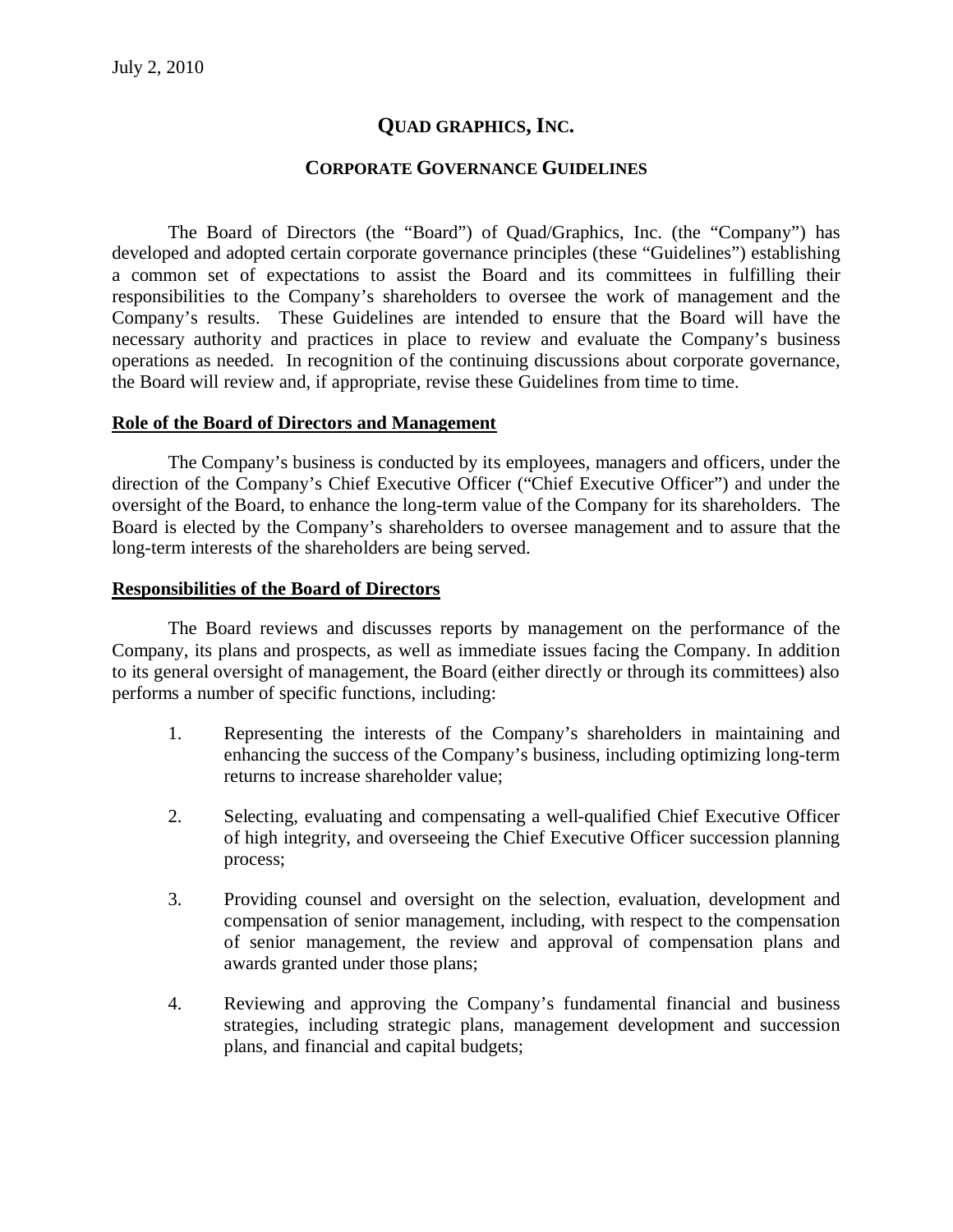- 5. Overseeing processes and policies designed to identify and assess the major risks facing the Company, and periodically reviewing management's assessment of major risks, as well as the options for mitigation of major risks;
- 6. Reviewing and assessing the processes and policies in place for maintaining the integrity of the Company, including the integrity of its financial statements, the integrity of its compliance with law and ethics, the integrity of its relationships with employees, customers and suppliers and the integrity of its relationships with other stakeholders; and
- 7. Providing general advice and counsel to the Chief Executive Officer and other senior management personnel in the performance of their duties.

Each director is expected to attend meetings of the Board and any committee(s) of which he or she is a member and to review all meeting materials circulated prior to each meeting. Attendance by phone is acceptable with the prior consent of the Chairman of the Board if a director cannot attend meetings due to travel problems, conflicts or similar causes. Board members are also expected to attend the annual meeting of shareholders of the Company each year.

# **Board Composition and Selection; Director Qualification Standards**

# *Board Size*

The Board will review the size of the Board and its composition from time to time as it deems necessary. Board size and composition will be set so that the Board will possess, in the aggregate, the strategic, managerial and financial skills and experience necessary to fulfill its duties and to achieve its objectives. The Company's Bylaws currently provide that the number of directors of the corporation shall be eight.

# *Board Leadership*

The Board may elect a Chairman of the Board who, if so elected, shall have primary responsibility for scheduling Board meetings, calling special meetings when necessary, setting or proposing the agenda for each meeting, and calling Board meetings to order and otherwise leading the conduct of Board meetings, as well as for carrying out such other duties as are specified for such office in the Company's Bylaws. This responsibility does not, however, diminish the responsibilities of each Board member to raise appropriate agenda items, or to propose meetings.

# *Communication with Directors*

Shareholders and other interested parties may communicate with the full Board, the Chairman of the Board, non-management directors as a group or individual directors by delivering a writing to the Secretary of the Company. The written communication should be addressed to the specific director or directors whom the shareholder or interested party wishes to contact. The Company may screen mail to directors for security purposes and for relevance, but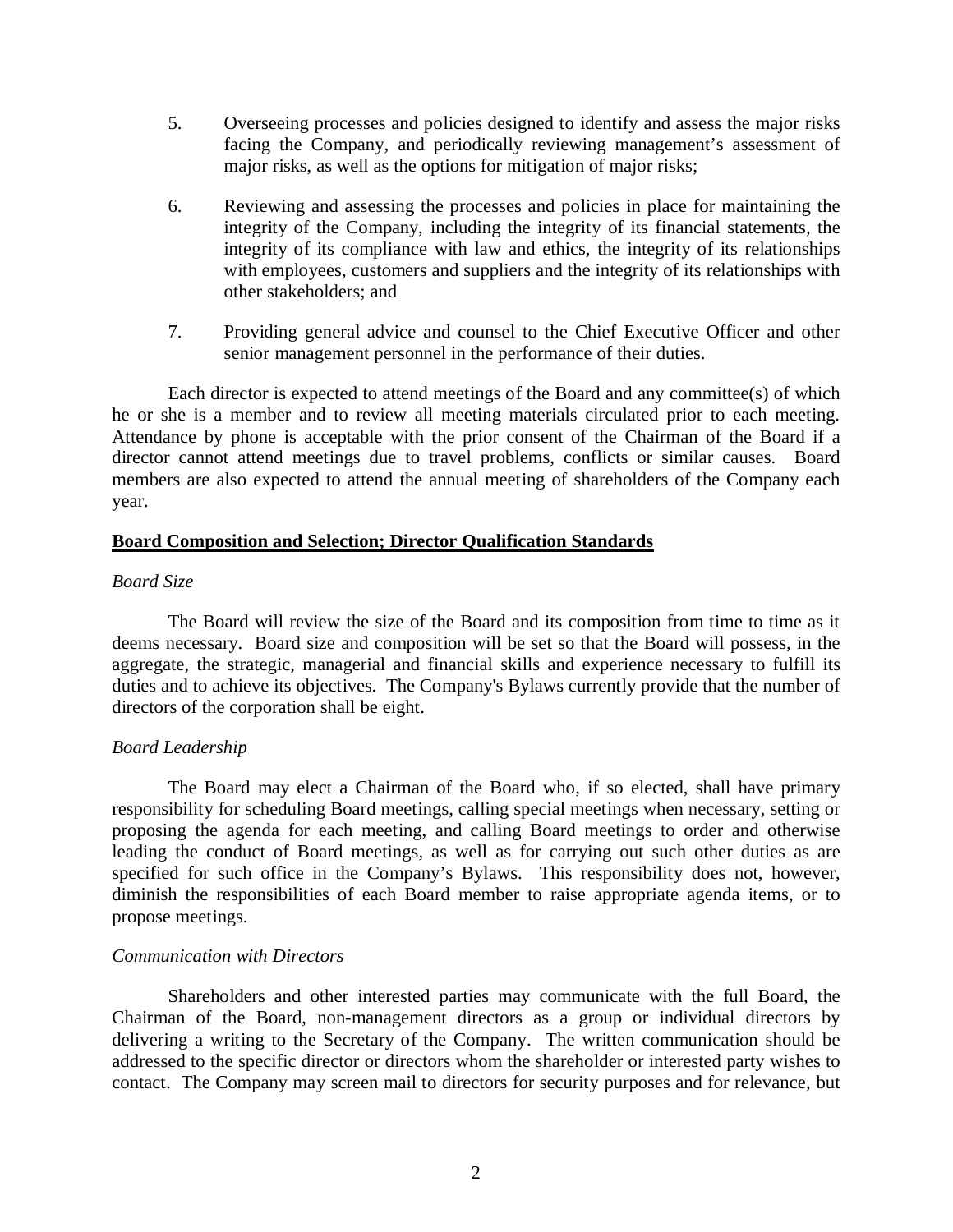not based on the content of communications that are relevant to directors in their capacities as directors.

#### *Selection of Board Members*

Pursuant to the direction of the Quad/Graphics, Inc. Voting Trust, the Board will select nominees to become directors to fill vacancies or newly created directorships and nominate directors for election by the Company's shareholders at the annual meeting of shareholders of the Company. The Board will also select directors to fill committee assignments.

The Board as a whole should possess certain core competencies. All candidates for nominee for director will be reviewed based upon the Board of Director's current capabilities, any needs therein and the capabilities of the candidate. The selection process will take into account all appropriate factors, which may include, among other things, diversity, experience, personal integrity, skill set and the ability to act on behalf of shareholders. Extremely important to the selection process will be a candidate's personal and professional ethics, integrity and values and sound business judgment.

#### *Independence of Directors*

The majority of the members of the Board will meet the criteria for independence as established by the Board in accordance with the standards of the national securities exchange in the United States on which the Company's class A common stock is listed and the United States Securities and Exchange Commission. In general, the Board will use such standards to determine materiality in considering independence of directors. The Board also will establish, and from time to time update, criteria for director independence. In addition, the Board will conduct a review of the independence of each Board member no less frequently than annually.

#### *Change of Status*

As a general policy, the Chief Executive Officer and any other senior executive of the Company who is a Board member will resign from the Board upon the termination of his or her employment with the Company. However, the Board may ask the former Chief Executive Officer to remain on the Board if it believes that an exception to this policy is in the best interests of the Company and its shareholders. A director who experiences a significant change in status (including retirement, change in job responsibilities or election to an additional for-profit board of directors) subsequent to the director's most recent election to the Board shall inform the Board of such change in status and offer to tender his or her resignation as a member of the Board, which offer shall either be accepted or rejected by the Board within a reasonable period of time.

#### **Executive Sessions of the Board**

The Board shall meet at regularly scheduled executive sessions (without members of management being present). Executive sessions shall be led by the Chairman of the Board, if such Chairman is an independent director, any chosen "Lead Director," who shall be an independent director appointed by the Board, or any non-management director chosen by the non-management directors present. The Chairman, the Lead Director or the chosen nonmanagement director, as the case may be, shall (i) communicate with the Chief Executive Officer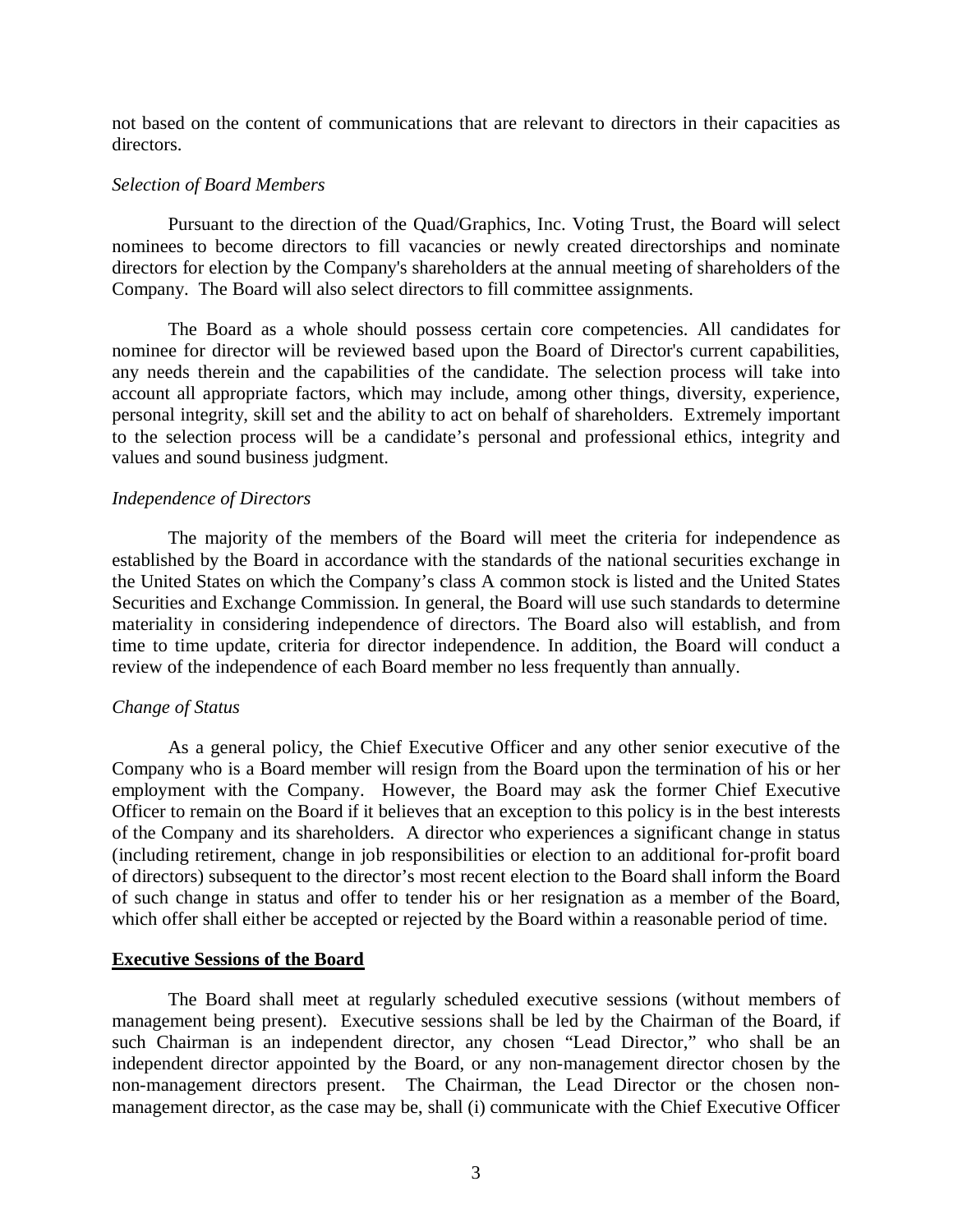after each Board meeting to provide feedback on the substance of the items presented, and any further suggestions for enhancing management's effectiveness, (ii) coordinate, develop the agenda for and moderate executive sessions for the Board's independent directors, and (iii) act as principal liaison among the independent directors and, in the case of a Lead Director or a chosen non-management director, the Chairman of the Board on sensitive issues. In performing the above described responsibilities, the Chairman of the Board, the Lead Director or the chosen non-management director, as the case may be, may consider comments and requests of shareholders.

# **Board Committees**

The Board has established three standing committees, an Audit Committee, a Finance Committee, and a Compensation Committee, and one interim committee, an Integration and Consolidation Committee. The responsibilities of each committee are contained in committee charters approved by the Board. In consultation with the Chairman of the Board and the executive officer responsible for supporting each committee, each committee chairperson will determine the frequency of meetings and the agenda for each meeting of the committee. The committee chairperson shall be responsible for making recommendations to the full Board and presenting resolutions requiring Board action and shall, after each committee meeting, report to the Board and make minutes available for all Board members.

### **Committee Assignment and Rotation**

The Board will make committee assignments. Board members will rotate between committees from time to time as the Board deems appropriate.

# **Number and Scope of Board and Committee Meetings**

The Board will meet at least five times per year, including in connection with the annual meeting of shareholders of the Company. Committees of the Board will meet as needed or as set forth in their respective charters.

Each Board meeting will include a financial and operating review. In addition, at least once annually, the Board or its committees will devote substantial time to reviewing the following matters: senior executive succession planning; the personal objectives and performance of the Chief Executive Officer; the Company's code of business conduct; corporate controls and financial reporting policies and procedures (in consultation with the Audit Committee); the Board's effectiveness; and the Company's overall business strategy and strategic plan.

### **Director Compensation**

Non-employee directors and committee chairs shall receive reasonable compensation for their services, as may be determined from time to time by the Board upon recommendation of the Compensation Committee. Compensation for non-employee directors and committee chairs shall be consistent with the market practices of other similarly situated companies and structured to accomplish the goals of fairly compensating directors for work required on behalf of the Company, aligning directors' interests with the long-term interests of the Company's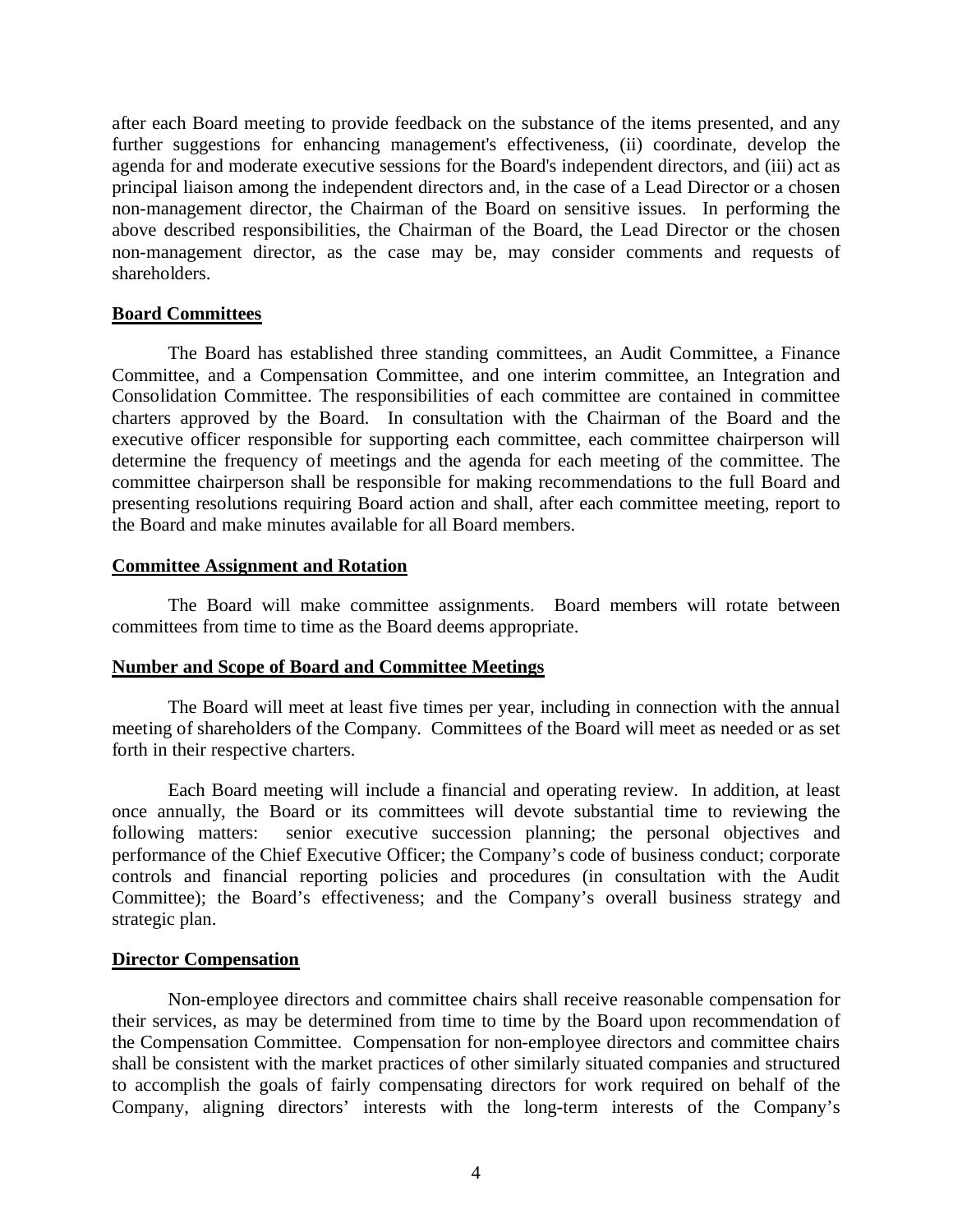shareholders and maintaining a pay structure that is simple, transparent and easy to understand. The Compensation Committee shall periodically review and report to the Board with respect to director compensation and benefits.

Directors who are employees of the Company shall receive no additional compensation for serving as directors.

Directors who are members of the Audit Committee may receive no compensation from the Company other than the fees they receive for serving as directors.

#### **Director Access to Management and Independent Advisors**

The Board is expected to be interactive with members of the Company's senior management, and the Board and its individual members shall have access to individual senior executives of the Company. The Company also maintains an environment that permits senior managers to contact Board members directly.

It is policy of the Board that executive officers and other members of senior management who report directly to the Chief Executive Officer be present at Board and/or committee meetings at the invitation of the Board or committee members. The Board encourages such executive officers and senior management to make presentations or to include in discussions at Board meetings managers and other employees who (i) can provide insight into the matters being discussed because of their functional expertise and/or personal involvement in such matters and/or (ii) are individuals with high potential whom such executive officers and senior management believe the directors should have the opportunity to meet and evaluate.

Directors are authorized to consult with independent advisors, as is necessary and appropriate, without consulting management.

### **Ethics and Conflicts of Interest**

The Board expects the Company's directors, as well as its officers and employees, to act ethically at all times and acknowledge their adherence to the policies set forth in the Company's code of business conduct. If an actual or potential conflict of interest arises for a director, the director shall promptly inform the Chief Executive Officer and the Chairman of the Board. If a significant conflict exists and cannot be resolved, the director should resign. All directors will recuse themselves from any discussion or decision affecting their personal, business or professional interests. The Board shall resolve any conflict of interest question involving any director or executive officer of the Company, and the Chief Executive Officer shall resolve any conflict of interest issue involving any other officer of the Company.

#### **Director Orientation and Continuing Education**

The Board shall ensure that an orientation program for newly elected directors is implemented. The Board shall oversee and maintain the orientation program implemented by the Board for newly elected directors.